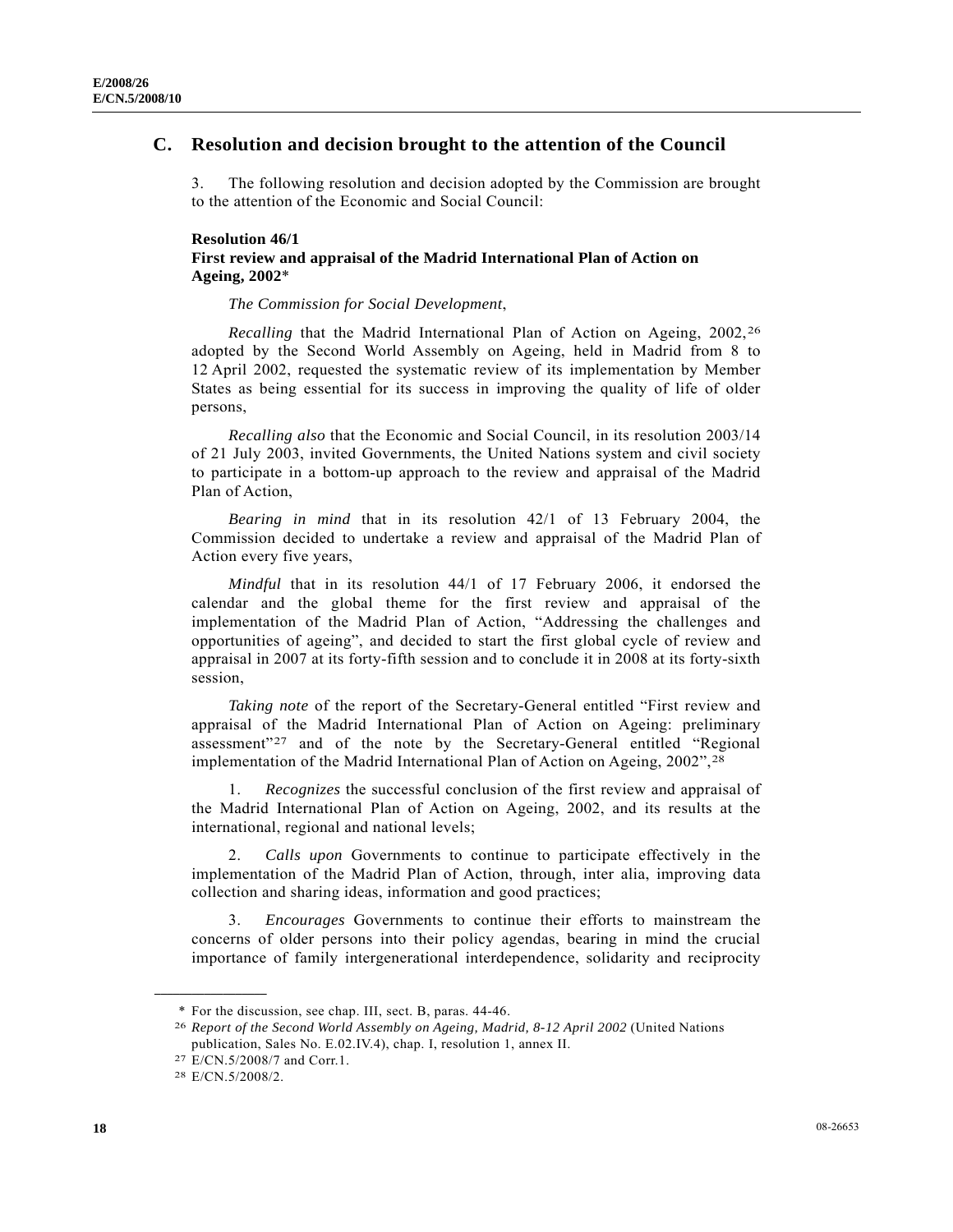for social development and the realization of all human rights for older persons, and to prevent age discrimination and to provide social integration;

 4. *Encourages* Member States to strengthen efforts to develop their national capacity to address the national implementation priorities identified during the review and appraisal exercise, and invites Member States that have not done so to consider a step-by-step approach to developing the capacity such as the setting of national priorities, the strengthening of institutional mechanisms, research, data collection and analysis and the training of necessary personnel in the field of ageing;

 5. *Stresses* the need for additional capacity-building at the national level guided by each country's needs in order to promote and facilitate the implementation of the Madrid Plan of Action, and in this connection encourages Governments to support the United Nations Trust Fund for Ageing to enable the Department of Economic and Social Affairs of the Secretariat to provide expanded assistance to countries, upon their request;

 6. *Invites* Governments to conduct their policies related to ageing through inclusive consultations with relevant stakeholders and social development partners, in the interest of creating national policy ownership and consensus-building and to include older persons as participants in planning, designing, implementing and evaluating policies on ageing, poverty eradication and social protection;

 7. *Invites* Governments as well as all other major national and international stakeholders to continue their cooperation with the Department of Economic and Social Affairs, as the United Nations global focal point on ageing, in further implementing the Madrid Plan of Action;

 8. *Acknowledges* the essential contributions of the United Nations regional commissions to the implementation, review and appraisal of the Madrid Plan of Action, including the organization of regional review and appraisal meetings and the preparation of their outcome documents, and calls upon the Secretary-General to strengthen the work of the United Nations regional commissions, including their focal points on ageing, to enable them to continue their regional implementation activities;

 9. *Encourages* the international community to enhance international cooperation to support national efforts to eradicate poverty, in keeping with internationally agreed goals, in order to achieve sustainable social and economic support for older persons, including to build capacity on ageing through stronger partnerships with civil society, such as organizations of older persons, academia, research foundations and community-based organizations, and with the private sector;

 10. *Encourages* the international community and the relevant organizations of the United Nations system, within their respective mandates, to support national efforts and to provide funding for research and data-collection initiatives on ageing in order to better understand the challenges and opportunities presented by population ageing and to provide policymakers with more accurate and specific information on gender and ageing, such as for policy planning, monitoring and evaluation;